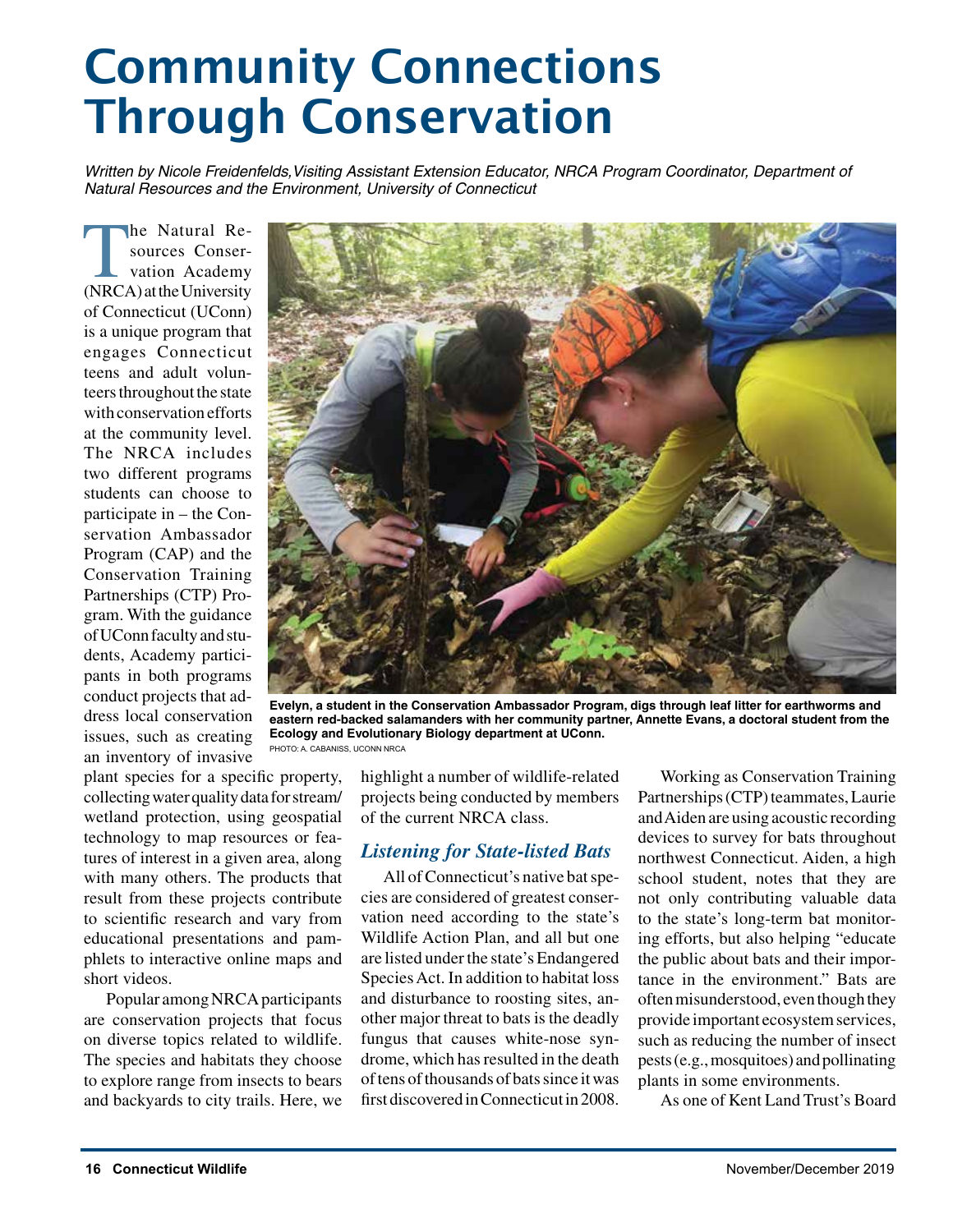

crease in human activity and movement has enabled the spread of non-native earthworms into new areas of North American forest ecosystems. These invasive earthworms are driving changes in soil structure, nutrient cycling, and competition with native species for food and/or space.

Evelyn, a member of the NRCA's Conservation Ambassador Program (CAP), notes that "something as small as an earthworm can affect the ecology of a forest." She is partnering with Annette Evans, a doctoral student at UConn, to examine the impacts of nonnative earthworms on the abundance of eastern red-backed salamanders (*Plethodon cinereus*) in southwestern Connecticut. It is thought that earthworms reduce the amount of leaf litter and detritus on the forest floor, which in turn reduces the availability of invertebrates that make up the majority of salamander diets.

As Annette points out, "The introduction of non-native species, such as earthworms, can have devastating consequences for native ecosystems, including those in your town! Everyone can help preserve native Connecticut

**Dr. Erin Kuprewicz, Vertebrate Collections Manager in UConn's Biodiversity Research Collections, Department of Ecology and Evolutionary Biology, lends her expertise during a tour of the vertebrate collections for a closer look at the mammals that benefit from beaver-created wetlands.** PHOTO: N. FREIDENFIELDS, UCONN NRCA

of Directors, Laurie particularly wants to focus their survey efforts in the town of Kent, land trust properties, and specific micro-habitats within these areas so that the town and land trusts can better manage habitat for bat species. She also points out the need for well-trained wildlife rehabilitators who can care for abandoned or injured bats to help release them safely back into the wild.

## *Salamanders vs. Earthworms*

Over the past few decades, an in-



**Aiden is using SonoBat software to analyze bat acoustic recordings as part of his Conservation Training Partnerships project.** PHOTO: L. DOSS, MARVELWOOD SCHOOL